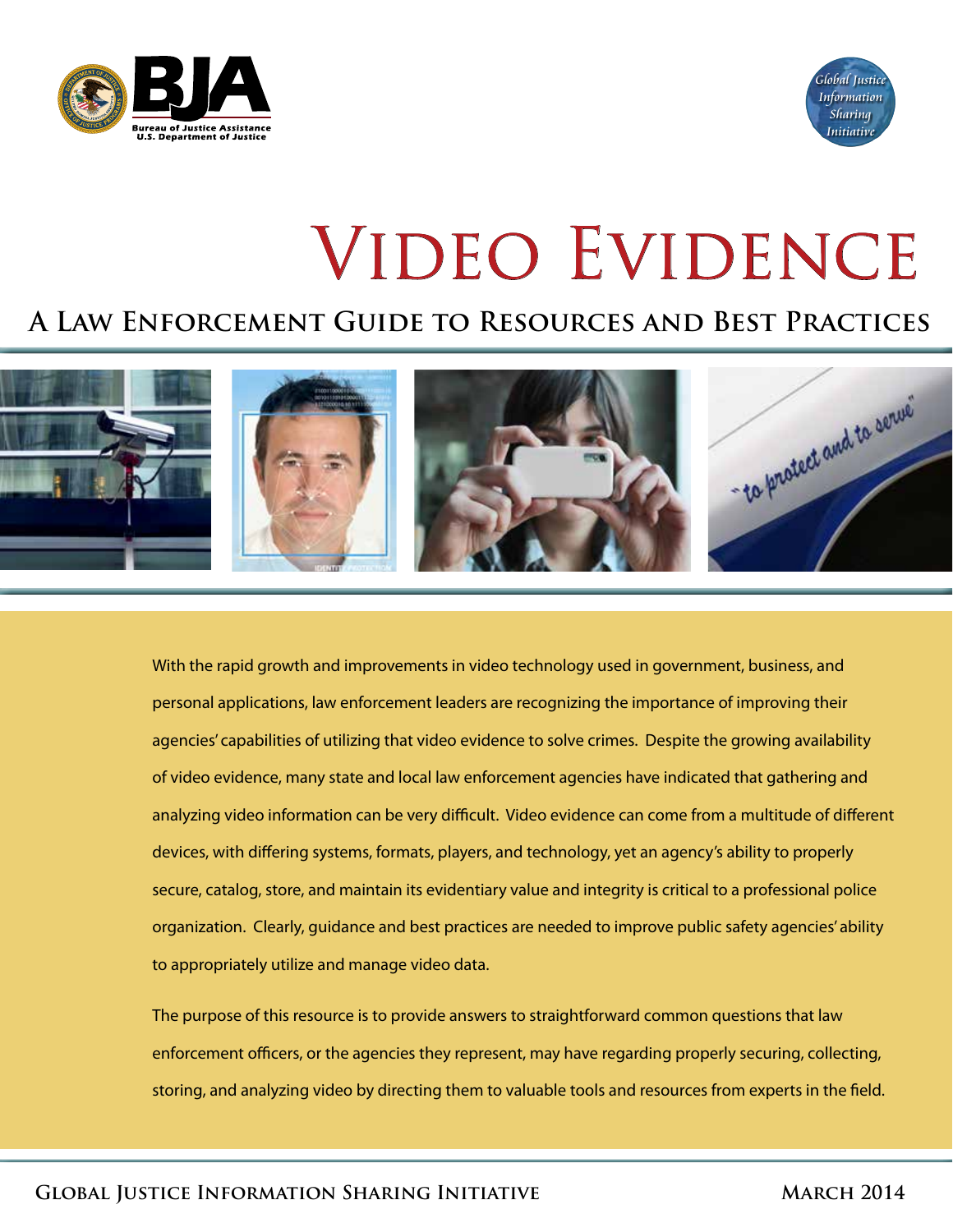



## **BACKGROUND**

Many state, local, and tribal law enforcement agencies across the United States are not in a position to be able to fund, create, and maintain a specialized video forensics unit. Yet there are a number of larger law enforcement agencies, as well as federal and nonfederal agencies, that have such capabilities and are trained to respond to major threats and incidents (bombings, mass-casualty events, school shootings, etc.). They have the expertise that allows them to secure and analyze videos from multiple sources, which greatly improves the ability to investigate a crime and identify the suspect/suspects.

One such agency is the Federal Bureau of Investigation, which has many subcomponents devoted to this mission, including the Forensic Audio and Video Image Analyst Unit, the Scientific Working Group for Image Technology (SWGIT), the Digital Imaging and Video Recovery Team (DIVRT) initiative, and the Regional Computer Forensics Laboratory (RCFL). Others include the U.S. Department of Homeland Security's (DHS) Science and Technology Directorate (S&T), the National Forensic Science Technology Center, the Law Enforcement and Emergency Services Video Association (LEVA), Target Corporation, Inc.'s Forensic Analysis Unit, Internet Crimes Against Children (ICAC), and the International Association for Identification. These agencies are not only some of the nation's "go-to" sources for the quick retrieval and analysis of time-sensitive video, they are also the developers and providers of valuable best practices, guides, DVDs, training, and certification for educating the law enforcement field.

All law enforcement agencies, regardless of size, can utilize these best practices and resources to improve their ability and capability when it comes to video evidence, not just in a major incident, but also in their daily efforts to solve crime and protect the citizens they serve.

This document was a collaborative effort of representation from these entities through the Global Justice Information Sharing Initiative (Global), which is supported by the Bureau of Justice Assistance, Office of Justice Programs, U.S. Department of Justice. Global acknowledges that this document does not address all subject areas of this complex topic. Global is committed to helping justice agencies more readily and appropriately utilize video data and plans to develop additional video resources for justice and public safety communities.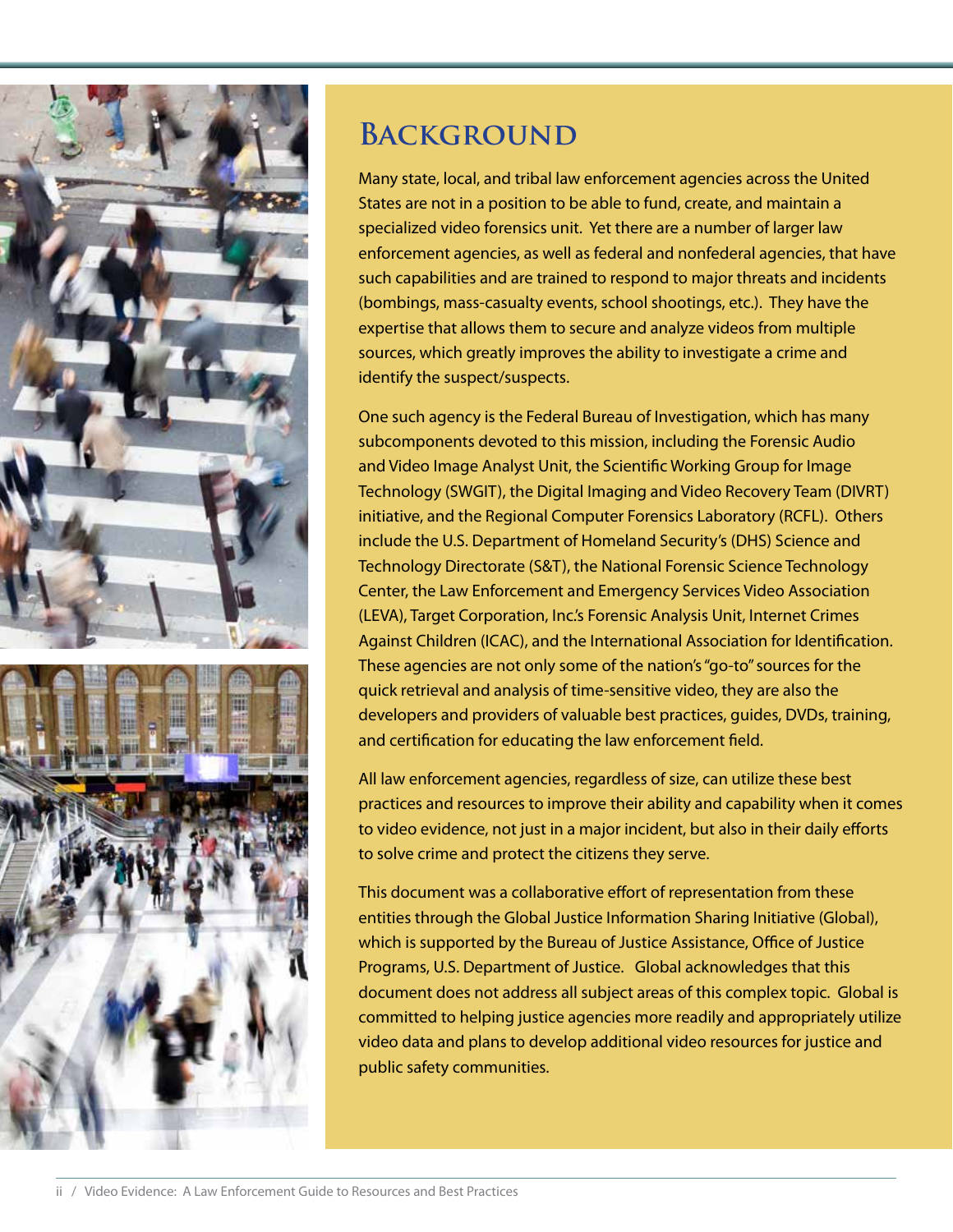# **Frequently Asked Questions**

## WHAT TOOLS WOULD HELP ME WITH VIDEO RETRIEVAL IN THE **field?**

#### **a. Crime scene investigations**

- *Crime Scene Investigation: A Guide for Law Enforcement*, National Forensic Science Technology Center, with support from the Bureau of Justice Assistance (BJA), the National Institute of Standards and Technology (NIST), and the National Institute of Justice (NIJ), September 2013. This is a procedural guide for the complete range of crime scene investigation tasks, from securing the scene to submitting evidence. The publication provides law enforcement professionals and first responders with step-by-step guidance in this crucial first phase of the justice process. Contents include Arriving at the Scene—Initial Response/Prioritization of Efforts; Preliminary Documentation and Evaluation of the Scene; Processing the Scene; Completing and Recording the Crime Scene Investigation; Crime Scene Equipment, etc. This guide is available at [www.nfstc.org/?dl\\_id=287](www.nfstc.org/?dl_id=287).
- *Digital Evidence Field Guide—What Every Peace Officer Must Know*, FBI RCFL Continuing Education Series. This field guide was designed to help law enforcement in properly handling and transporting digital evidence. Topics include five key facts about digital evidence, criminal uses of digital evidence, identifying digital evidence, legal considerations, executing the digital search warrant, packaging and transporting digital evidence, definitions, and more. This product is available only to law enforcement and government personnel and may be ordered at: [http://www.rcfl.gov/DSP\\_N\\_orderDocs.cfm.](http://www.rcfl.gov/DSP_N_orderDocs.cfm)

#### **b. Retrieving video from CCTV systems**

 *Best Practices for the Retrieval of Video Evidence from Digital CCTV Systems*, Version 1.0, joint project among the FBI's Operational Technology Division, Digital Evidence Section, Forensic Audio, Video, and Image Analysis Unit in conjunction with the Technical Support Working Group (TSWG) and the National Terrorism Preparedness Institute at St. Petersburg College, 2006. The purpose of this guide is to provide the best methods for the retrieval of video data evidence from digital closed circuit television (DCCTV) recording systems and to aid in the development of standard operating procedures (SOP). This guide provides responding law enforcement officers with guidance in securing and collecting video data from DCCTV systems, ensuring that best methods are utilized to retrieve the recorded data and maintain integrity. Topics covered: DCCTV, scene arrival, assessing the system, output options, non-native data retrieval, evidence handling, leaving the scene, legal issues, equipment needed, and more. [http://www.cttso.gov/sites/default/](http://www.cttso.gov/sites/default/files/DCCTV-PocketGuide-v1-final.pdf) [files/DCCTV-PocketGuide-v1-final.pdf.](http://www.cttso.gov/sites/default/files/DCCTV-PocketGuide-v1-final.pdf)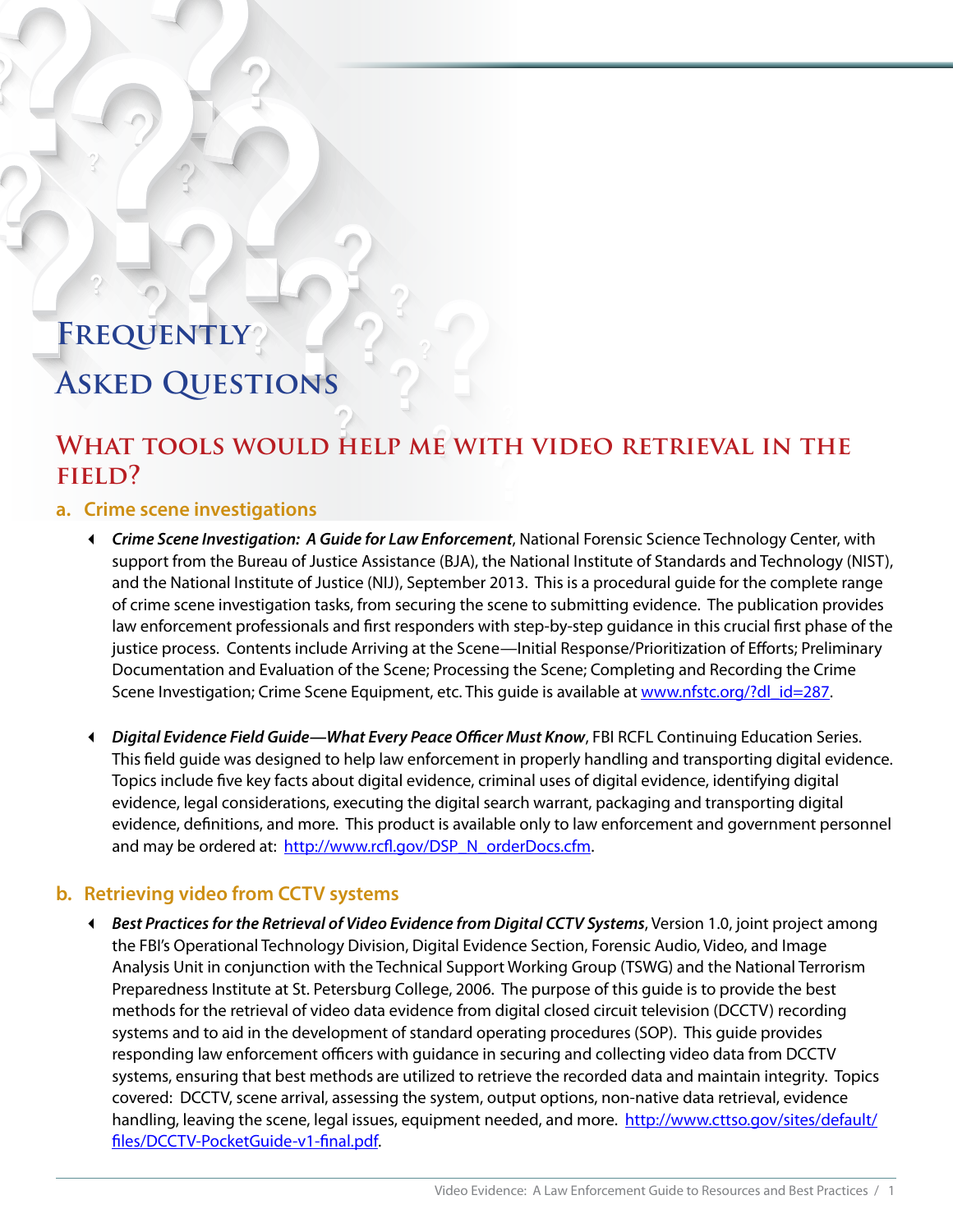## **FAQs**

 *Best Practices for the Retrieval of Digital Video*, Section 24, Version 1.0, FBI's SWGIT, September 27, 2013. The purpose of this document is to provide the best methods for the retrieval of video/audio data evidence and any associated metadata (referred to in this document as data) from digital closed circuit television (DCCTV) recording systems. These best practices, guidelines, and recommendations are intended to provide responding law enforcement personnel with guidance in securing and collecting data from DCCTV systems.

This will ensure that best methods are utilized to retrieve the recorded data and maintain its integrity. These guidelines are meant to inform agencies of the best practices for DCCTV retrieval and to aid in the development of SOPs. These practices should be used in conjunction with current agency policies. This document is available at: [https://www.swgit.](https://www.swgit.org/documents/Current%20Documents) [org/documents/Current%20Documents.](https://www.swgit.org/documents/Current%20Documents)

- *Best Practices for the Analysis of Digital Video Recorders*, Section 23, Version 1.0, FBI's SWGIT, June 11, 2012. The objective of this document is to provide guidance regarding appropriate practices in the retrieval of video/audio evidence and any associated metadata (referred to in this document as data) from digital closed circuit television (DCCTV) systems that record to a digital video recorder (DVR). This document specifically addresses DVRs that have been powered down or removed from the scene. This document is not intended to address forensic video analysis techniques that may be performed after the retrieval of data. This document is available at: [https://www.swgit.org/documents/Current%20](https://www.swgit.org/documents/Current%20Documents) [Documents](https://www.swgit.org/documents/Current%20Documents).
- *Overview of SWGIT and the Use of Imaging Technology in the Criminal Justice System*, Section 1, Version 3.3, FBI's SWGIT, June 11, 2010. This document will familiarize the reader with important considerations in the capture, preservation,



processing, and handling of images, whether the images are in digital, analog, or film format. This document will also refer the reader to other SWGIT documents for more complete details and guidelines. This document is available at: [https://www.swgit.org/documents/Current%20Documents.](https://www.swgit.org/documents/Current%20Documents)

 *Best Practices for the Acquisition of Digital Multimedia Evidence (DME)*, Version 3.0, Law Enforcement and Emergency Services Video Association (LEVA), April 14, 2010. The goal of this document is to guide the investigator through best practices to ensure that best evidence is the target of DME acquisition and that the integrity of the original data is maintained. This document is available at: [www.leva.org/wp-content/](www.leva.org/wp-content/uploads/2013/01/Best_Practices-DME_Acquisiton_V_3_0-01-2013.pdf) [uploads/2013/01/Best\\_Practices-DME\\_Acquisiton\\_V\\_3\\_0-01-2013.pdf](www.leva.org/wp-content/uploads/2013/01/Best_Practices-DME_Acquisiton_V_3_0-01-2013.pdf).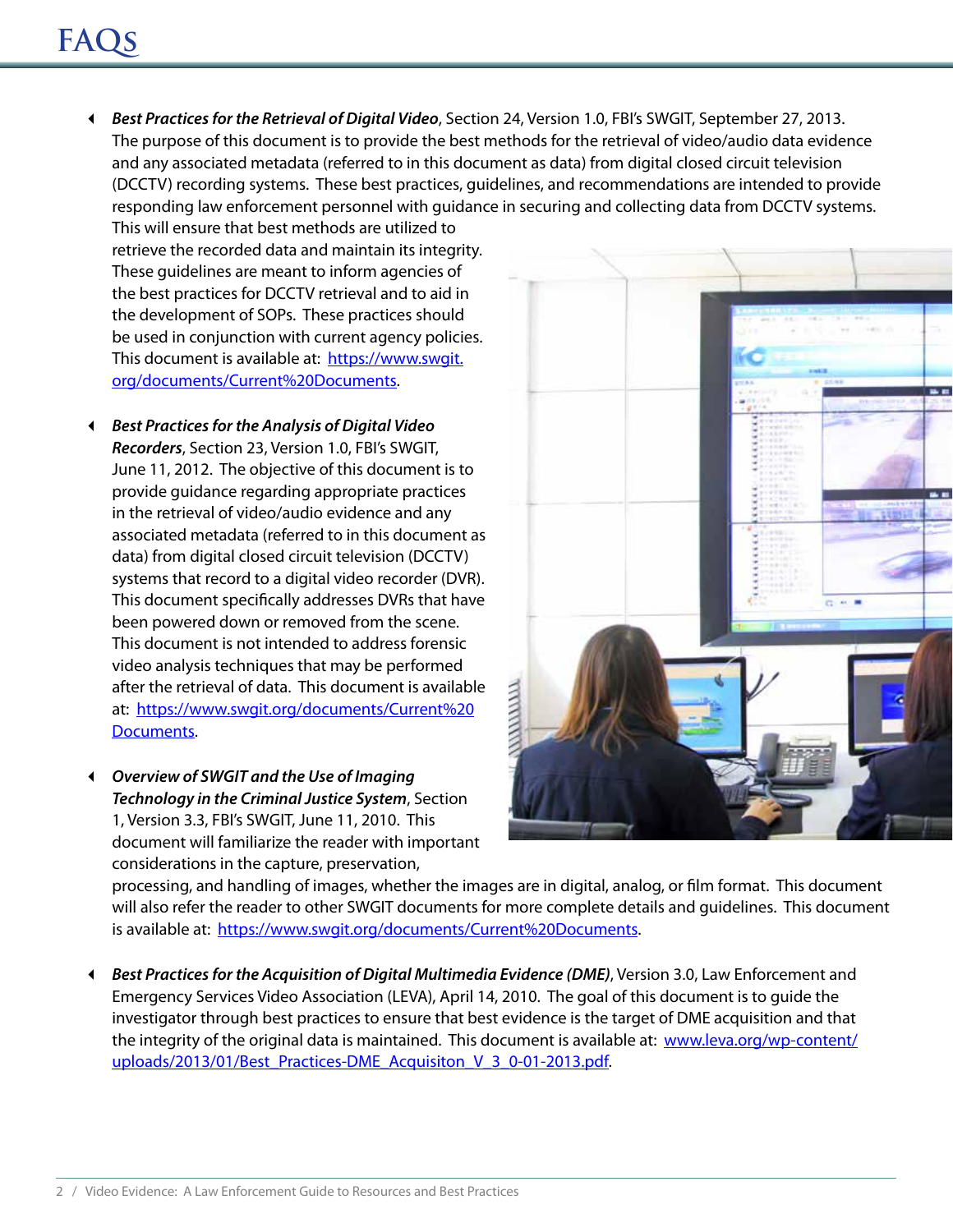*Live Capture Field Guide V1.0—What Every Peace Officer Must Know*, FBI RCFL Continuing Education Series. This field guide was designed to help law enforcement personnel better understand the pros and cons of capturing volatile data—any data that is not recoverable once an electronic device loses power from a running computer system. Contents include key facts about digital evidence, if and when live capture is necessary, preparing for a live capture, on-scene best practices, commercial breaches, encryption, legal considerations,



and more. This product is available only to law enforcement and government personnel and may be ordered at: [http://](http://www.rcfl.gov/DSP_N_orderDocs.cfm) [www.rcfl.gov/DSP\\_N\\_orderDocs.cfm](http://www.rcfl.gov/DSP_N_orderDocs.cfm).

#### **c. Ensuring integrity of the video**

 *Best Practices for Maintaining the Integrity of Digital Images and Digital Video*, Section 13, Version 1.1, FBI's SWGIT, January 13, 2012. This document is designed to cover the issues that can affect the integrity of digital media files. Integrity of a digital image or video file is best demonstrated through a combination of methods. This document will discuss specific methods and provide examples of how those methods can be applied. Maintaining integrity requires both documentation and security of the files throughout the workflow. A standard operating procedure (SOP) should describe the workflow. This document is available at: [https://](https://www.swgit.org/documents/Current%20Documents) [www.swgit.org/documents/Current%20Documents.](https://www.swgit.org/documents/Current%20Documents)

#### **d. Securing video from handheld devices**

 *Mobile Forensics Field Guide—What Every Peace Officer Must Know*, FBI RCFL Continuing Education Series. This field guide was designed to help law enforcement personnel understand the potential role of handheld devices in criminal investigations and how to identify, properly handle, and preserve digital evidence on these media. Contents includes five key facts you should know about mobile forensics, mobile phones, flash media, iPods, MP3 players, gaming systems, global positioning system (GPS) devices, digital cameras, and legal issues. The digital camera section includes information

on geotagging as well as a list of do's and don'ts. This product is available only to law enforcement and government personnel and may be ordered at: [http://www.rcfl.gov/DSP\\_N\\_orderDocs.cfm](http://www.rcfl.gov/DSP_N_orderDocs.cfm).

## **What guidance is available for storing video files?**

#### **a. Labeling and categorizing video files for retrieval**

 *Best Practices for Archiving Digital and Multimedia Evidence (DME) in the Criminal Justice System*, Section 15, Version 1.1, FBI's SWGIT, January 13, 2012. This document is intended to familiarize readers with issues surrounding archiving DME and suggests best practices for establishing and maintaining an archiving program. This document may prove useful in the archiving of nonevidentiary images, video, and related files. This document is available at: [https://www.swgit.org/documents/Current%20Documents.](https://www.swgit.org/documents/Current%20Documents)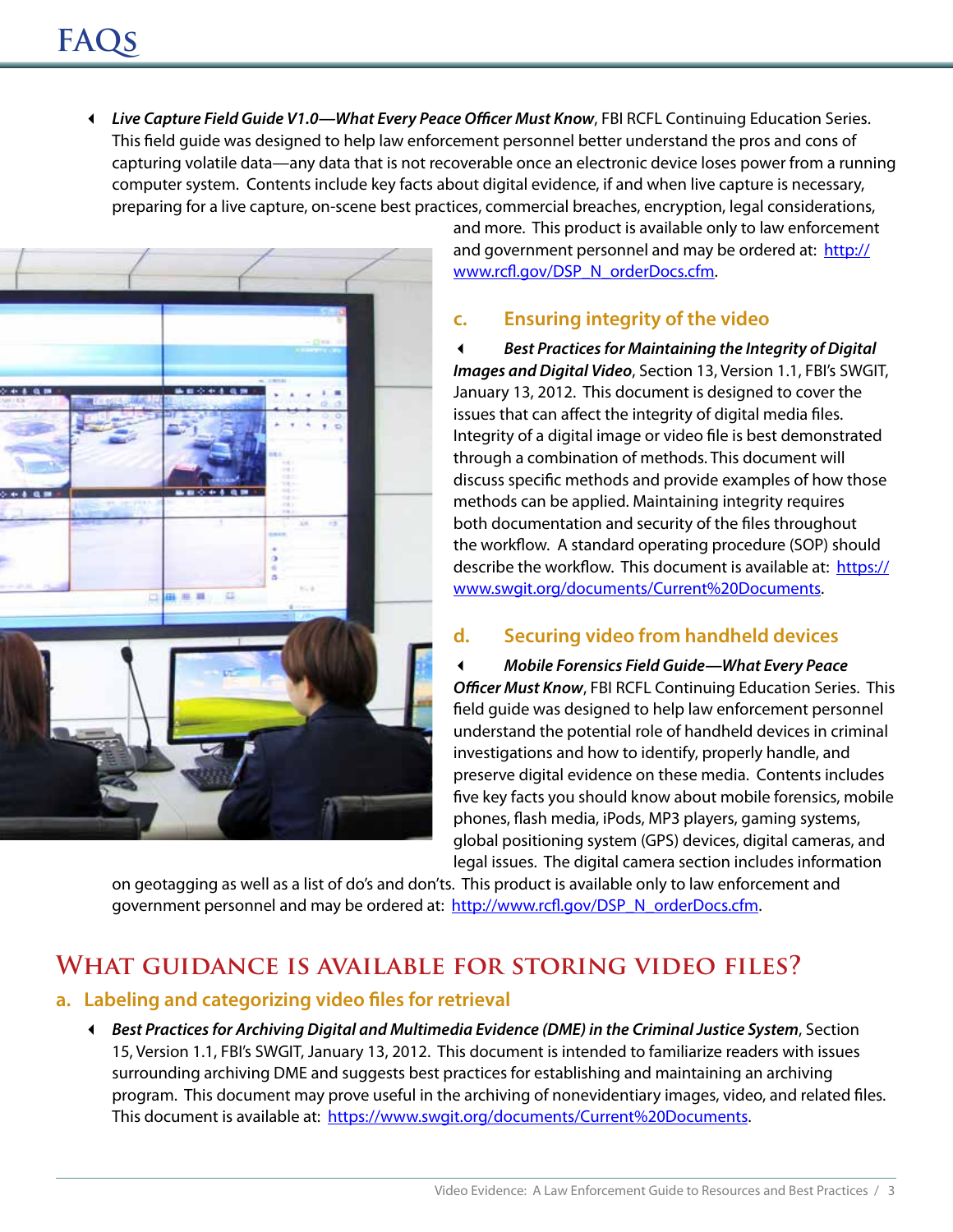## **Are there tools to help me with the analysis of video?**

#### **a. Image analysis**

- *Best Practices for Forensic Image Analysis*, Section 12, Version 1.7, FBI's SWGIT, June 7, 2012. Although aimed at image analysis (and end use of video gathered from crime scenes), there is some contextual information that may be helpful. The objective of this document is to provide personnel with guidance regarding practices appropriate when performing a variety of analytic tasks involving images, regardless of the knowledge domain that is the subject of analysis. This document is available at: [https://www.swgit.org/documents/Current%20](https://www.swgit.org/documents/Current%20Documents) [Documents](https://www.swgit.org/documents/Current%20Documents).
- *Best Practices for Forensic Video Analysis*, Section 7, Version 1.0, FBI's SWGIT, January 16, 2009. The objective of this document is to provide guidance regarding appropriate practices for performing a variety of processing and analytical tasks involving video submitted for examination. This document is available at: [https://www.swgit.org/documents/Current%20Documents.](https://www.swgit.org/documents/Current%20Documents)
- *Guidelines for the Best Practice in the Forensic Analysis of Video Evidence*, LEVA. The goal of this document is to provide a framework for the relevant concepts and issues in the scientific examination, comparison, and/or evaluation of video in legal matters. This framework is designed within the acceptable practices of the forensic video analysis community. The scope of this document includes the recovery of video evidence, equipment for forensic analysis, the process of forensic video analysis, output of video evidence, review of findings, and training considerations for analysts. [https://www.leva.org/images/Best\\_Practices\\_FVA.](https://www.leva.org/images/Best_Practices_FVA.pdf) [pdf](https://www.leva.org/images/Best_Practices_FVA.pdf).
- *Guidelines for Facial Comparison Methods*, Version 1.0, FISWG, February 2, 2012. The purpose of this document is to describe current methods for facial comparison and to provide guidelines for their appropriate use. This document is available in the Documents section of the FISWG Web site, www.fiswq.org.
- *Facial Recognition System: Methods and Techniques*, Version 1.0, FISWG, August 13, 2013. This document provides a general outline of methods and techniques that can be helpful or considered when planning or operating a facial recognition (FR) system. The goal of this document is to provide guidance on methods and techniques to increase the likelihood of obtaining a true match in the candidate list. This document is available in the Documents section of the FISWG Web site, <www.fiswg.org>.
- *Facial Image Comparison Feature List for Morphological Analysis*, Version 1.0, FISWG, DRAFT August 12, 2013. The purpose of this document is to provide a standardized facial feature list to be considered when conducting a morphological analysis. The feature list presented in this document is intended





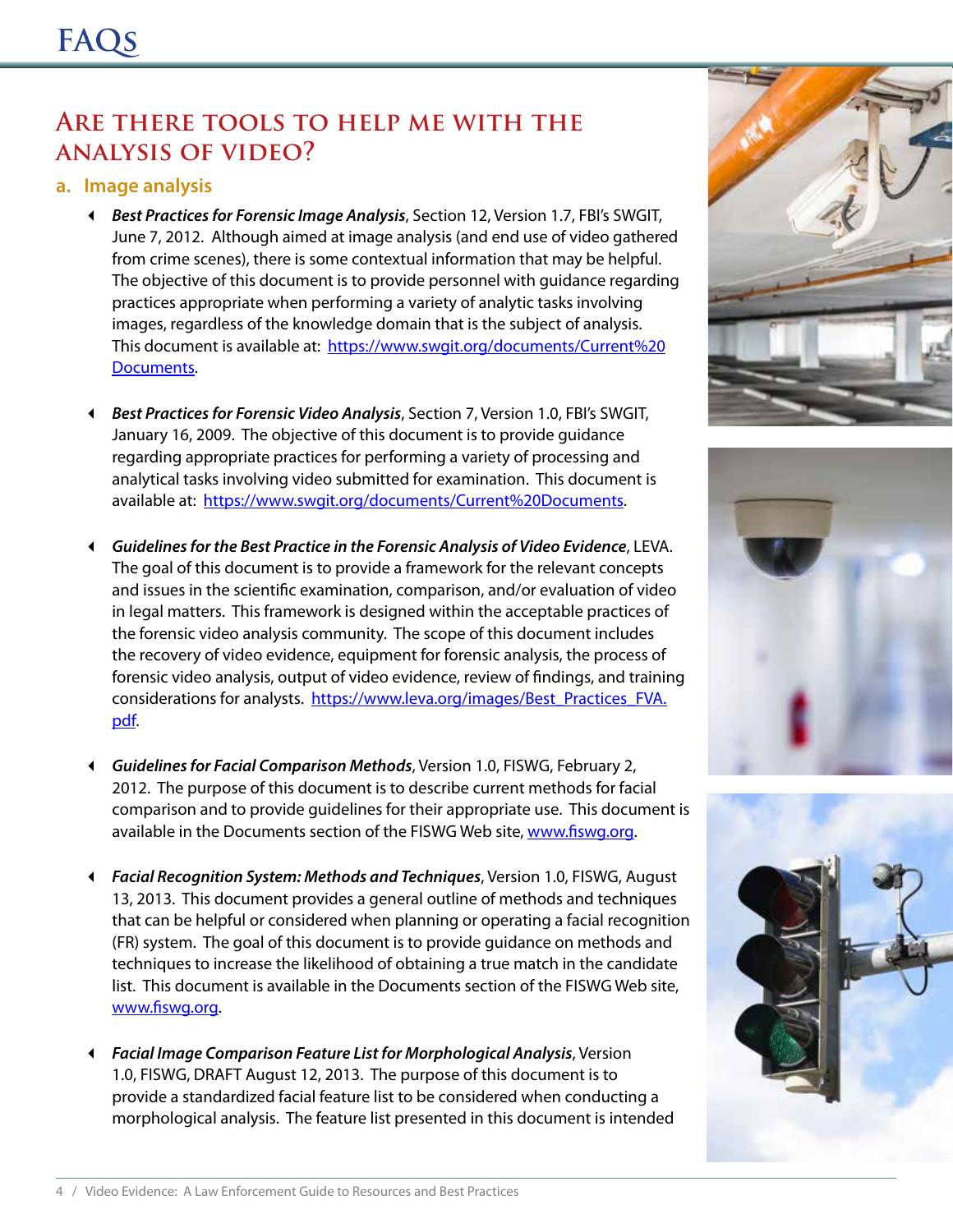to serve as the FISWG standard. This list includes the features of the face that may be visible and comparable between images. This document is available in the Documents section of the FISWG Web site, [www.fiswg.org.](www.fiswg.org)

## **What tools would help me assist community businesses to share video?**

#### **a. Installation of CCTV/video equipment**

- *Best Practices for the Installation of CCTV Systems* (two-part YouTube video), Forensic Audio, Video, and Image Analyst Unit (FAVIAU) of the FBI's Operational Technology Division. Part One of the video is available at [www.youtube.com/watch?v=TRPVG9inn5w,](www.youtube.com/watch?v=TRPVG9inn5w) and Part Two is available at [www.youtube.com/](www.youtube.com/watch?v=gA7VSGmTYG4) [watch?v=gA7VSGmTYG4](www.youtube.com/watch?v=gA7VSGmTYG4). This video series features a realistic case scenario featuring the do's and don'ts of CCTV setup. It contains guidance for businesses on how to set up digital video recorders (DVRs) in a closedcircuit television (CCTV) recording system and obtain the best possible recorded footage to ensure that the video is useful in law enforcement investigations. Topics include setup, resolution, cameras and camera placement, best collection methods of the recorded footage for law enforcement, native/proprietary file format, retrieval methods, and more. Requests for DVDs may be made by e-mail to: [cctvdvd@leo.gov](mailto:cctvdvd%40leo.gov?subject=DVD%20Request).
- *Recommendations and Guidelines for Using Closed-Circuit Television Security Systems in Commercial Institutions*, Section 4, Version 3.0, FBI's Scientific Working Group for Image Technology (SWGIT), June 8, 2012. This document provides recommendations and guidelines for the use of closed-circuit television (CCTV) security systems in commercial institutions, such as banks, convenience stores, and other facilities. For the purposes of this document, fixed-site cameras and recording devices will be discussed. The basic principles and recommendations can, in most cases, be applied to any system using CCTV cameras and video recorders. This document addresses analog and digital video systems. The intent of these recommendations and guidelines is to optimize image quality to facilitate the identification of unknown people and objects depicted therein. The document is available at: [https://www.swgit.org/documents/Current%20Documents.](https://www.swgit.org/documents/Current%20Documents)
- *General Guidelines for Video Capture and Facial Recognition Systems*, Version 1.0, Facial Identification Scientific Working Group (FISWG), DRAFT August 12, 2013. The purpose of this document is to provide an overview of the considerations a practitioner should take when making decisions for the capture of facial images using video installed in fixed infrastructure (e.g., a CCTV system). This document is not intended to replace or supersede any existing standards documents. It summarizes the most important elements of existing standards, provides an introduction for new users, and provides direction to more detailed guidance available elsewhere. It outlines best practices for video collection to ensure that the images captured are suitable for facial recognition (FR) system use. This document is available in the Documents section of the FISWG Web site,<www.FISWG.org>.
- *Digital Video Quality Handbook*, U.S. Department of Homeland Security's (DHS) *Science and Technology Directorate (S&T), May 2013* [\(http://www.dhs.gov/science-and-technology-directorate\)](http://www.dhs.gov/science-and-technology-directorate). This guidance document links a design process with real-life situations that use video in public safety applications, called "use cases," to the product classes, network infrastructure, and display devices in the solution. This handbook specifies public safety's minimum requirements for design, selection, and deployment of video surveillance systems (VSS) and associated infrastructure devices and components. It documents best practices of VSS design, system and component selection, deployment, and conformance. This handbook is primarily focused on network video systems, and its purpose is to specify a minimum level of performance for a VSS to satisfy common use cases: first responders; urban surveillance; in-car and transit video surveillance; public arenas;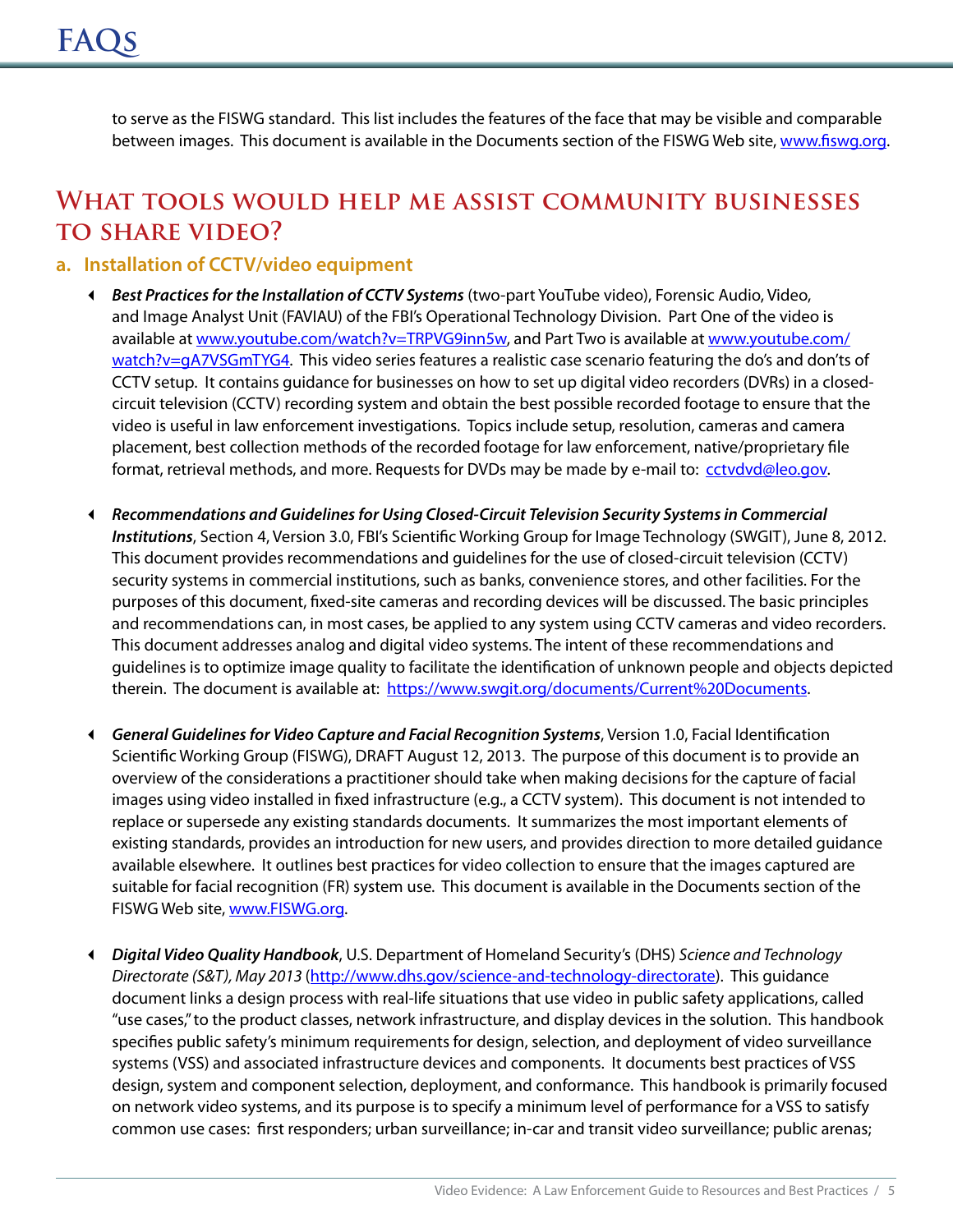loss prevention; and emergency operations, city security, and rail control centers. This document is available at: [http://www.](http://www.firstresponder.gov/TechnologyDocuments/Digital%20Video%20Quality%20Handbook.pdf) [firstresponder.gov/TechnologyDocuments/Digital%20Video%20](http://www.firstresponder.gov/TechnologyDocuments/Digital%20Video%20Quality%20Handbook.pdf) [Quality%20Handbook.pdf](http://www.firstresponder.gov/TechnologyDocuments/Digital%20Video%20Quality%20Handbook.pdf).

#### **b. Guidance for purchasing video systems**

- *Defining Video Quality Requirements: A Guide for Public Safety*, Volume 1.0, DHS S&T, July 2010. Often, emergency responders must consider a multitude of factors, such as installation, testing, support, redundancy, and training, before making video component procurement decisions. The guide provides an overview of video systems, defines functional concepts of video quality, explains how to generalize a use case with a use class, and provides a brief explanation of the qualitative aspects of video components. Emergency responders involved in the procurement process—of a video system either in part or in its entirety—will find this guide valuable because it considers an end‐to‐end system. For example, this guide identifies needs associated with a video stream as it travels from the scene (camera) through the system to the end user viewing the scene on a remote display. A wide range of information exists related to video quality and selection of video components such as installation, maintenance, training, and interoperability. While this guide does not provide detailed specifications and standards for video components, the Video Quality in Public Safety Working Group plans to release future guidance on technical performance specifications and standards that address various components of the video system. This document is available at: [www.firstresponder.](www.firstresponder.gov/TechnologyDocuments/Defining%20Video%20Quality%20Requirements.pdf) [gov/TechnologyDocuments/Defining%20Video%20Quality%20](www.firstresponder.gov/TechnologyDocuments/Defining%20Video%20Quality%20Requirements.pdf) [Requirements.pdf.](www.firstresponder.gov/TechnologyDocuments/Defining%20Video%20Quality%20Requirements.pdf)
- *Facial Recognition Systems Guidelines for Specifications, Procurement, Deployment, and Operations*, Version 1.0, FISWG, November 18, 2010. This document provides a general outline of issues to consider when commissioning a facial recognition searching system (FR). It is structured as five high-level sections, each representing a phase in a logical process flow: business case definition; requirements gathering; proposal and procurement; deployment planning; and operations and maintenance. Each section provides an overview of relevant topics and main questions to be asked at that particular phase in the commissioning process. The goal of the requirements gathering phase is to turn the business case into requirements that can be understood by vendors and ensure that the purchased FR system is fit for purpose. This document is available in the Documents section of the FISWG Web site,<www.fiswg.org>.

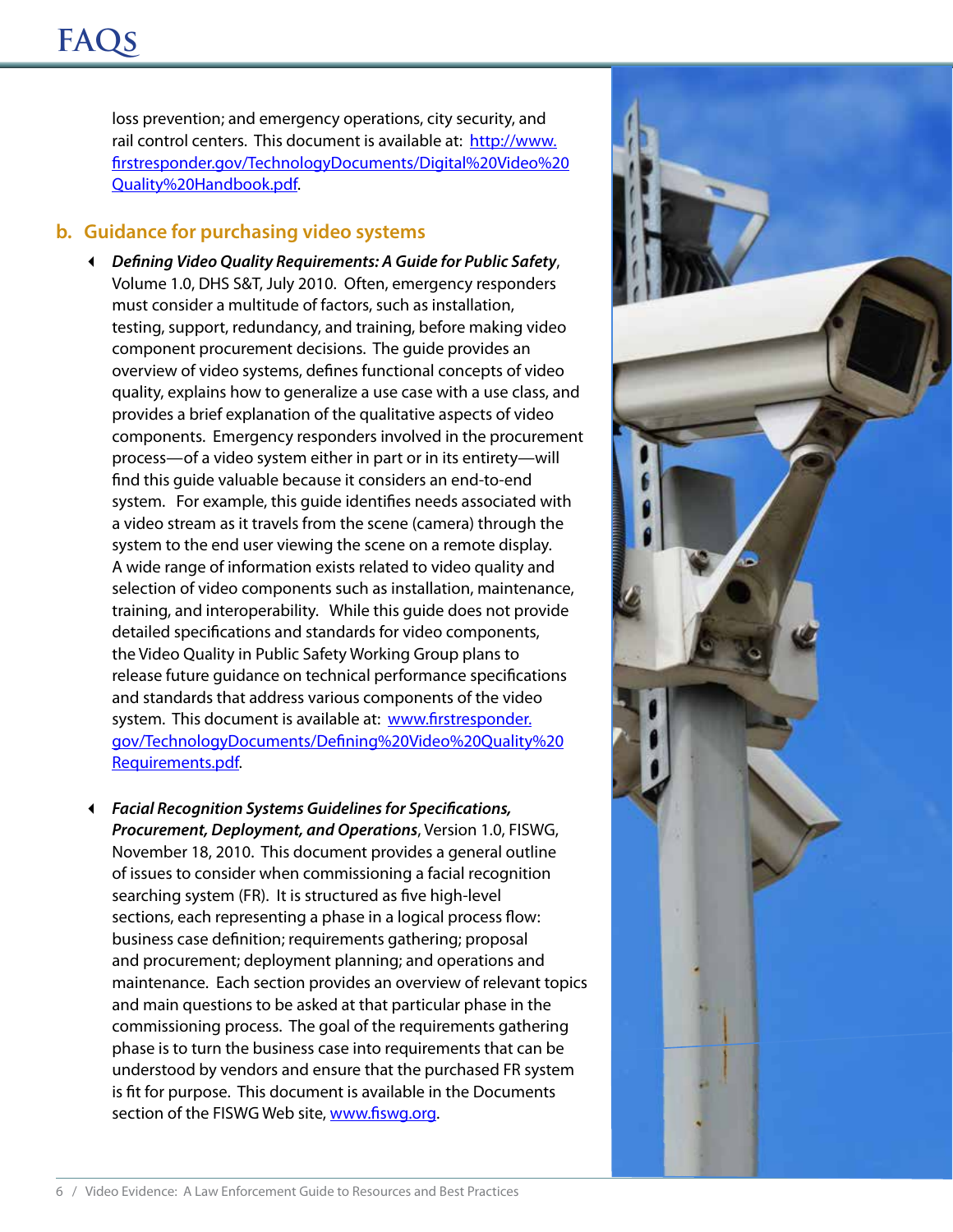## **What training programs or resources are available?**

#### **a. Terminology associated with video forensics**

- *Forensic Imaging and Multi-media Glossary Covering Computer Evidence Recovery (CER), Forensic Audio (FA), Forensic Photography (FP), and Forensic Video (FV)*, Version 7.0, a joint project of the International Association for Identification and LEVA, July 15, 2006. This document is available at: [www.theiai.org/guidelines/iai-leva/](www.theiai.org/guidelines/iai-leva/forensic_imaging_multi-media_glossary_v7.pdf) [forensic\\_imaging\\_multi-media\\_glossary\\_v7.pdf.](www.theiai.org/guidelines/iai-leva/forensic_imaging_multi-media_glossary_v7.pdf)
- *Glossary*, Version 1.1, FISWG, February 2, 2012. This document contains a list of facial recognition and video forensic-related terms, acronyms, and definitions. This document is available in the Documents section of the FISWG Web site, [www.fiswg.org.](www.fiswg.org)
- *Glossary, Best Practices for the Retrieval of Video Evidence from Digital CCTV Systems*, Version 1.0, Joint project among the FBI's Operational Technology Division, Digital Evidence Section, and Forensic Audio, Video, and Image Analysis Unit, in conjunction with the TSWG and the National Terrorism Preparedness Institute at St. Petersburg College, 2006. The purpose of this guide is to provide the best methods for the retrieval of video data evidence from DCCTV recording systems and to aid in the development of SOP. The guide contains a glossary of video-related terms, acronyms, and definitions. This document is available at: [www.cttso.gov/](www.cttso.gov/sites/default/files/DCCTV-PocketGuide-v1-final.pdf) [sites/default/files/DCCTV-PocketGuide-v1-final.pdf](www.cttso.gov/sites/default/files/DCCTV-PocketGuide-v1-final.pdf).

#### **b. Training guides**

- FBI's Regional Computer Forensics Laboratory developed field guides and other resources in a continuing education series. These guides are available only to law enforcement and government personnel and may be ordered at: [http://www.rcfl.gov/DSP\\_N\\_orderDocs.cfm.](http://www.rcfl.gov/DSP_N_orderDocs.cfm)
	- *• Mobile Forensics Field Guide—What Every Peace Officer Must Know*. This field guide was designed to help law enforcement personnel understand the potential role of handheld devices in criminal investigations and how to identify, properly handle, and preserve digital evidence on these media. Contents includes five key facts you should know about mobile forensics, mobile phones, flash media, iPods, MP3 players, gaming systems, global positioning system (GPS) devices, digital cameras, and legal issues. The digital camera section includes information on geotagging as well as a list of do's and don'ts.
	- *• Digital Evidence Field Guide—What Every Peace Officer Must Know*. This field guide was designed to help law enforcement in properly handling and transporting digital evidence. Topics include five key facts about digital evidence, criminal uses of digital evidence, identifying digital evidence, legal considerations, executing a digital search warrant, packaging and transporting digital evidence, definitions, and more.
	- *• Live Capture Field Guide V1.0—What Every Peace Officer Must Know*. This field guide was designed to help law enforcement personnel better understand the pros and cons of capturing volatile data—any data that is not recoverable once an electronic device loses power from a running computer system. Contents include key facts about digital evidence, if and when live capture is necessary, preparing for a live capture, on-scene best practices, commercial breaches, encryption, legal considerations, and more.
	- Other RCFL Program Continuing Education Series DVDs:
		- » *Decoding Digital Evidence—What Every Law Enforcement Officer Must Know*, November 9, 2011.
		- » *Capturing a Running Computer System—What Every Digital Forensics and Cyber Professional Must Know*, October 14, 2010.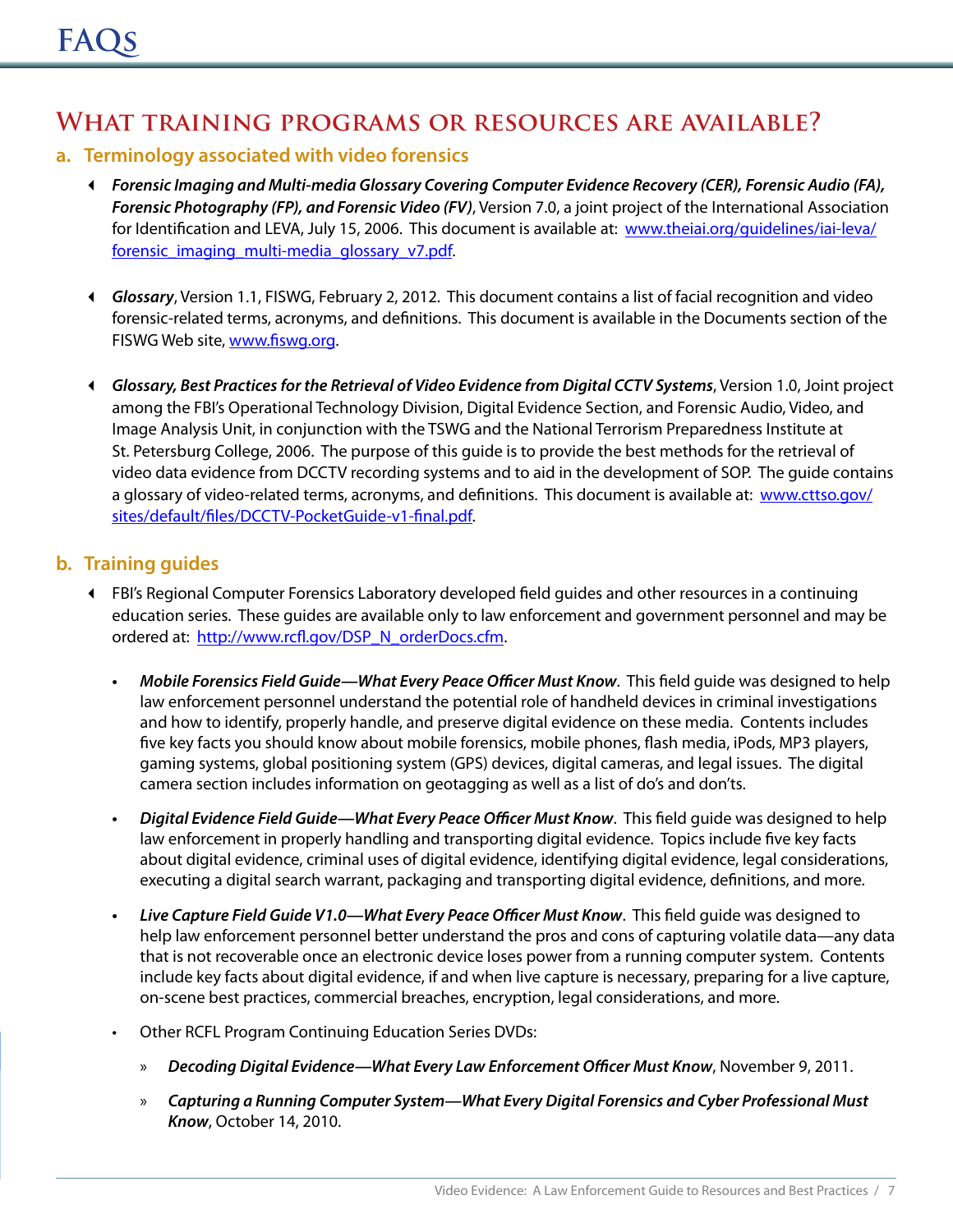- » *Managing Mobile Forensics—What Every Peace Officer Must Know*, October 14, 2009.
- » *Managing Digital Evidence in the 21st Century—What Every Peace Officer Must Know*, June 6, 2007.
- Facial Identification Scientific Working Group (FISWG) develops consensus standards, guidelines, and best practices for the discipline of image-based comparisons of human features, primarily facial, as well as provides recommendations for research and development activities necessary to advance the state of the science in this field. The following training document is available in the Documents section of the FISWG Web site, [www.](www.fiswg.org) [fiswg.org.](www.fiswg.org)
	- *• Guidelines and Recommendations for Facial Comparison Training to Competency*, Version 1.1, November 18, 2010. The purpose of this document is to provide an overview of what practitioners should consider when making decisions for the capture of facial images using video installed in fixed infrastructure (e.g., a CCTV system). This document summarizes the most important elements of existing standards, provides an introduction for new users, and provides direction to more detailed guidance available elsewhere. It outlines best practices for video collection to ensure that the images captured are suitable for FR system use.

#### **c. Entities that offer training and certification**

- ♦ Law Enforcement and Emergency Services Video Association (LEVA), <www.leva.org>. LEVA is widely recognized as the global leader in forensic video and digital multimedia evidence processing training. It is the only entity that offers training and certification in this science. LEVA has conducted training since 2000 and operates the LEVA Lab, the first-of-its-kind training facility at the University of Indianapolis, which accredits LEVA's core courses. LEVA was presented with the August Vollmer Excellence in Forensic Science Award by the International Association of Chiefs of Police (IACP) for supporting a major investigation using the lab manned by the LEVA-trained Forensic Video Response Team.
- International Association for Identification (IAI),<www.theiai.org>. According to its Web site, the IAI, founded in October 1915, is "the oldest and largest forensic association in the world. This professional forensic association represents a diverse, knowledgeable, and experienced membership that is assembled to educate, share, critique, and publish methods, techniques and research in the physical forensic science disciplines." Though most publications are only available online for payment, they do offer training seminars regarding video evidence, as well as a forensic video certification,<http://www.theiai.org/certifications/video/index.php>.

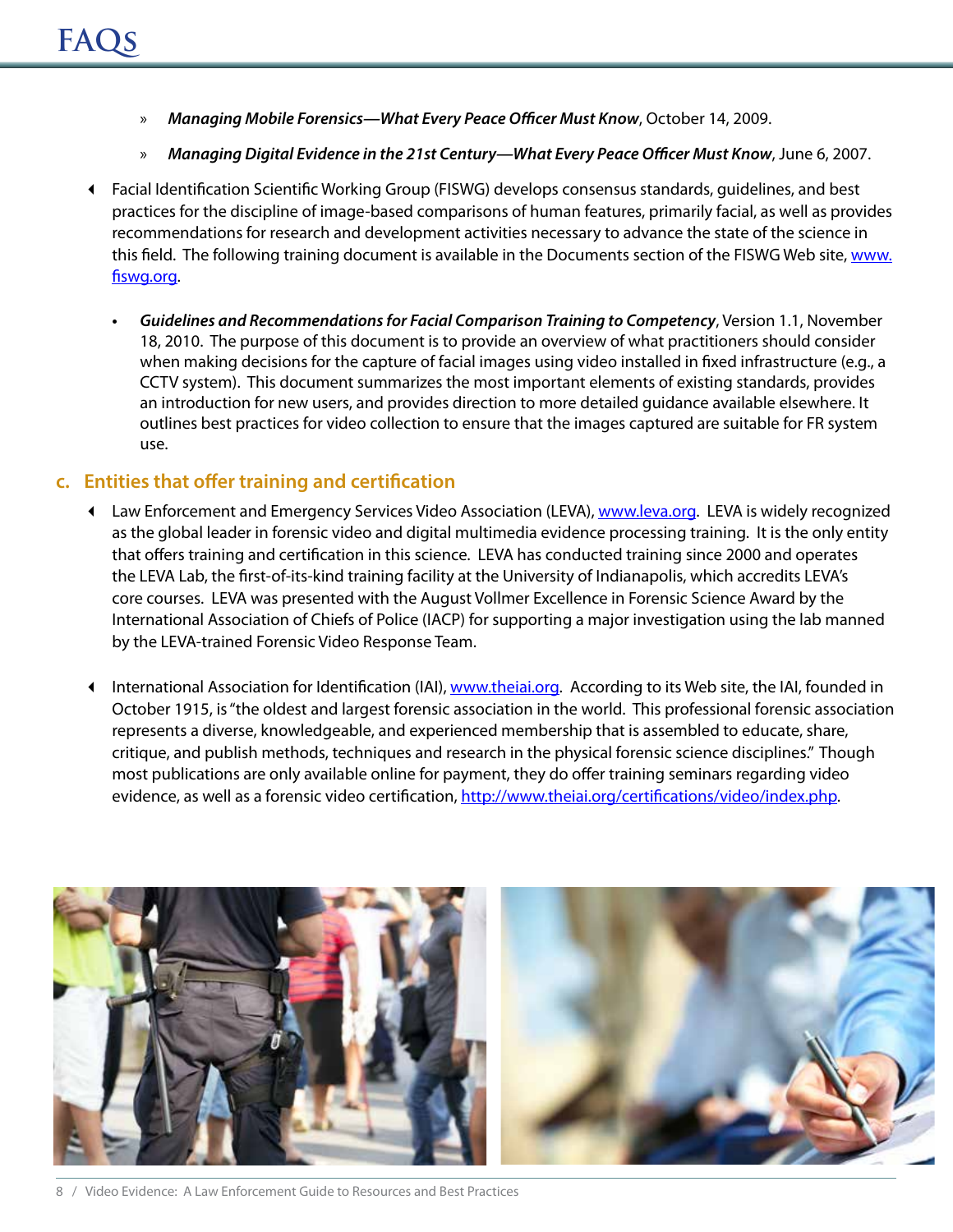Digital Imaging and Video Recovery Team (DIVRT), three-day training module. This training combines hands-on instruction for safely recovering videos from various DVRs and exploiting video evidence through social media. This initiative sponsored by the FBI is geared toward assisting local and state law enforcement in reducing violent crime and is modeled after the Philadelphia Police Department's successful video exploitation program. For more information on this training, contact [robert.bornstein@ic.fbi.gov.](mailto:robert.bornstein%40ic.fbi.gov?subject=)

#### **d. Developing your own video training program**

- *Guidelines and Recommendations for Training in Digital and Multimedia Evidence*, Version 2.0, coauthored by SWGIT and the Scientific Working Group on Digital Evidence (SWGDE), [www.swgde.org,](www.swgde.org) January 15, 2010. The purpose of this document is to provide guidelines and recommendations to assist with designing a proper training program in forensic digital and multimedia. This document is available on the Documents Released with SWGDE Web page on the SWGIT Web site at: [https://www.swgit.org/documents/Documents%20](https://www.swgit.org/documents/Documents%20Released%20with%20SWGDE) [Released%20with%20SWGDE.](https://www.swgit.org/documents/Documents%20Released%20with%20SWGDE)
- *Recommendations for a Training Program in Facial Comparison*, Version 1.0, February 2, 2012. The consistent and reliable use of facial comparison methods and facial recognition technologies requires the appropriate training of personnel to competence. The purpose of this document is to provide recommendations for training programs. Personnel who perform facial comparisons must be familiar with the capabilities and limitations of specific tools, technologies, and methods. Those engaged in facial comparisons should be familiar with the procedures commonly followed. They should also endeavor to be cognizant of, and adapt to, new developments. Additionally, trainers of those performing facial comparisons need advanced knowledge of these areas. In support of these goals, this document offers recommendations for training personnel engaged in this field. This document is available in the Documents section of the FISWG Web site, <www.fiswg.org>.

## **Acknowledgements**

Guidance for Video Sharing for Investigations Task Team, Global Strategic Solutions Working Group

**Sheriff Mike Milstead** Minnehaha County Sheriff's Office, South Dakota Representing: National Sheriff's Association

**Deputy Chief William Aubry** Forensic Investigative Unit New York Police Department (NYPD)

**Mr. Robert E. Bornstein**

Cellular Analysis Survey Team Violent Crimes Threat Section Criminal Investigative Division Federal Bureau of Investigation (FBI)

**Agent Chad Carpenter**  South Dakota Division of Criminal Investigation

**Sergeant Edwin Coello**  Facial Identification Section NYPD Real Time Crime Center

**Mr. Grant Fredericks** Forensic Video Solutions

**Mr. Jan Garvin** FBI Academy/TV Studio Representing: Law Enforcement and Emergency Services Video Association

**Ms. Katrina Gossman**  Forensic Audio and Video Image Analyst Unit, FBI

**Captain Chris Jones**  Southern Nevada Counter-Terrorism Center, Las Vegas

**Mr. Richard Lautenbach** Target Corporation's Forensic Analysis Unit

**Ms. Sandra Putnam**  Child Exploitation and Computer Crimes Unit Georgia Bureau of Investigation Representing: Internet Crimes Against Children

**Mr. Mike Roosa** Maryland State Police

This project was supported by Grant No. 2014-DB-BX-K004 awarded by the Bureau of Justice Assistance, Office of Justice Programs, U.S. Department of Justice, in collaboration with the Global Justice Information Sharing Initiative and the U.S. Department of Homeland Security. The opinions, findings, and conclusions or recommendations expressed in this publication are those of the author(s) and do not necessarily reflect the views of the U.S. Department of Justice and the U.S. Department of Homeland Security.